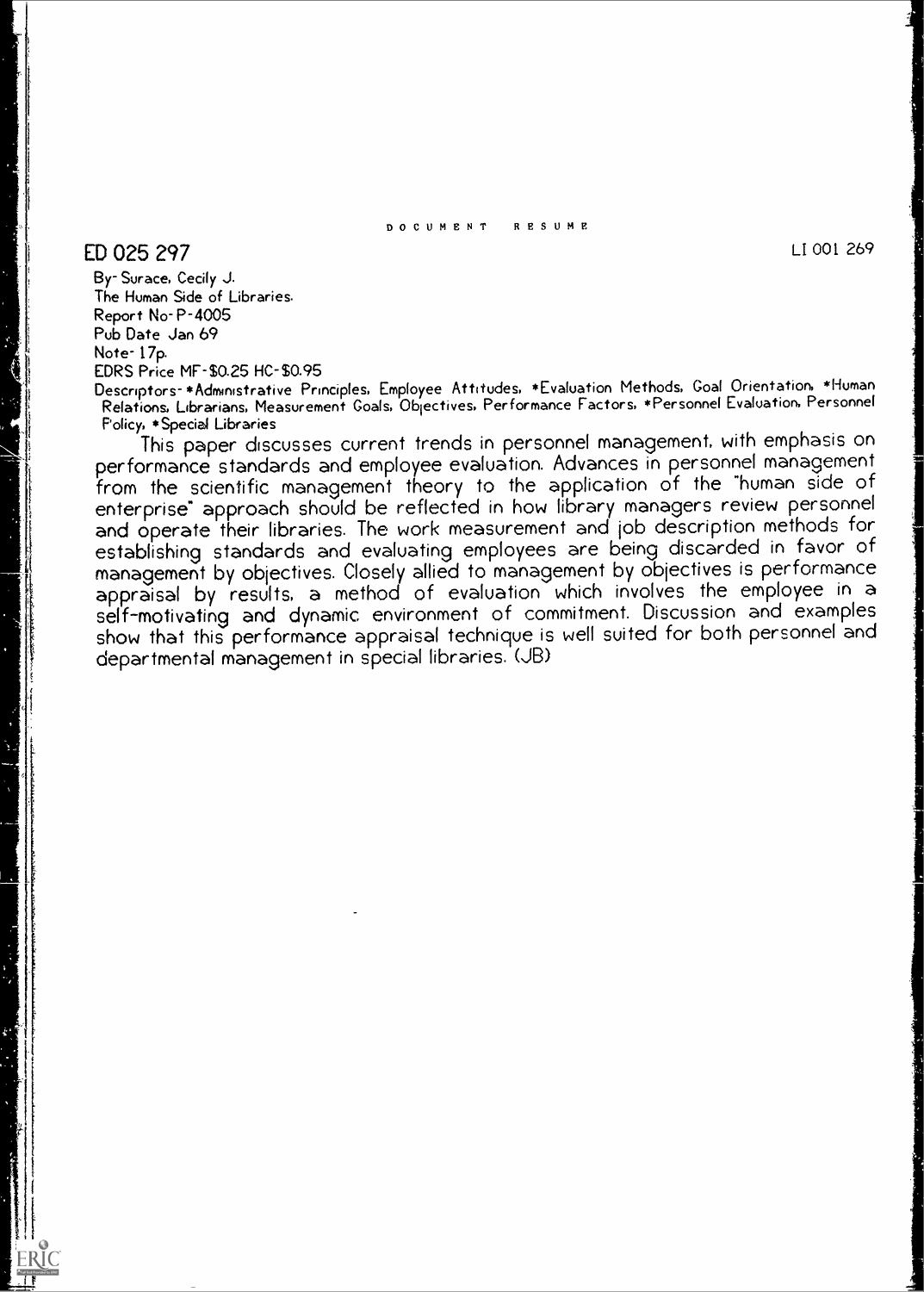$2/001269$ 



# THE HUMAN SIDE OF LIBRARIES

Cecily J. Surace

**ED025297** 

January 1969

## U.S. DEPARTMENT OF HEALTH, EDUCATION & WELFARE OFFICE OF EDUCATION

THIS DOCUMENT HAS BEEN REPRODUCED EXACTLY AS RECEIVED FROM THE PERSON OR ORGANIZATION ORIGINATING IT. POINTS Of VIEW OR OPINIONS STATED DO NOT NECESSARILY REPRESENT OFFICIAL OFFICE OF EDUCATION POMIUON AR POLICY...

 $\begin{bmatrix} 0 \\ 0 \end{bmatrix}$ 

ERIC

 $P - 4005$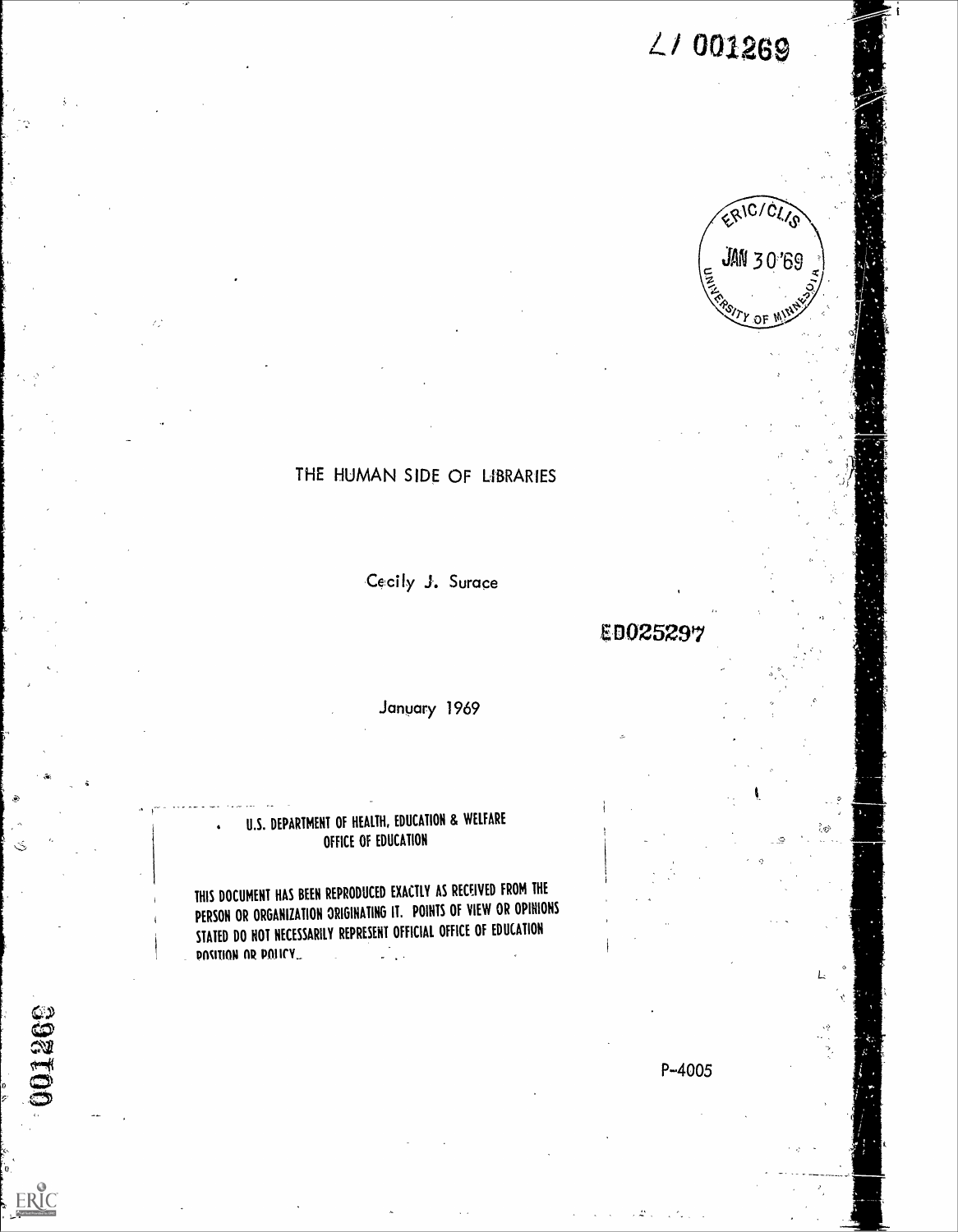### E DO25297

#### THE HUMAN SIDE OF LIBRARIES\*

میں<br>میں<br>م

#### Cecily J. Surace\*\*

The RAND Corporation, Santa Monica, California

There is a trend in the business community toward a democratization of business organizations -- a trend away from bureaucracy and a strict structural hierarchy of decision making. It is a trend which recognizes the need for free communication, regardless of rank; a trend which recognizes that the social needs and recognition of workers are as important as the acknowledgment of their technical competence. Yet very little of this movement is reflected in our library literature. If the literature discusses people, it is in terms of future manpower requirements, the lack of manpower, or what constitutes a professional librarian, and of course there's always discussion going on about library users. What guidance is given to the library manager who is confronted with a staff, professional and non-professional, that requires development, motivation, understanding and encouragement?

\*Much of this paper was originally presented at the American Management Association Course #6513-60 on "Fundamentals of Company Library Management" held in Los Angeles on December 9-13, 1968.

\*\*Any views expressed in this paper are those of the author. They should not be interpreted as reflecting the views of The RAND Corporation or the official opinion or policy of any of its governmental or private research sponsors. Papers are reproduced by The RAND Corporation as a courtesy to members of its staff.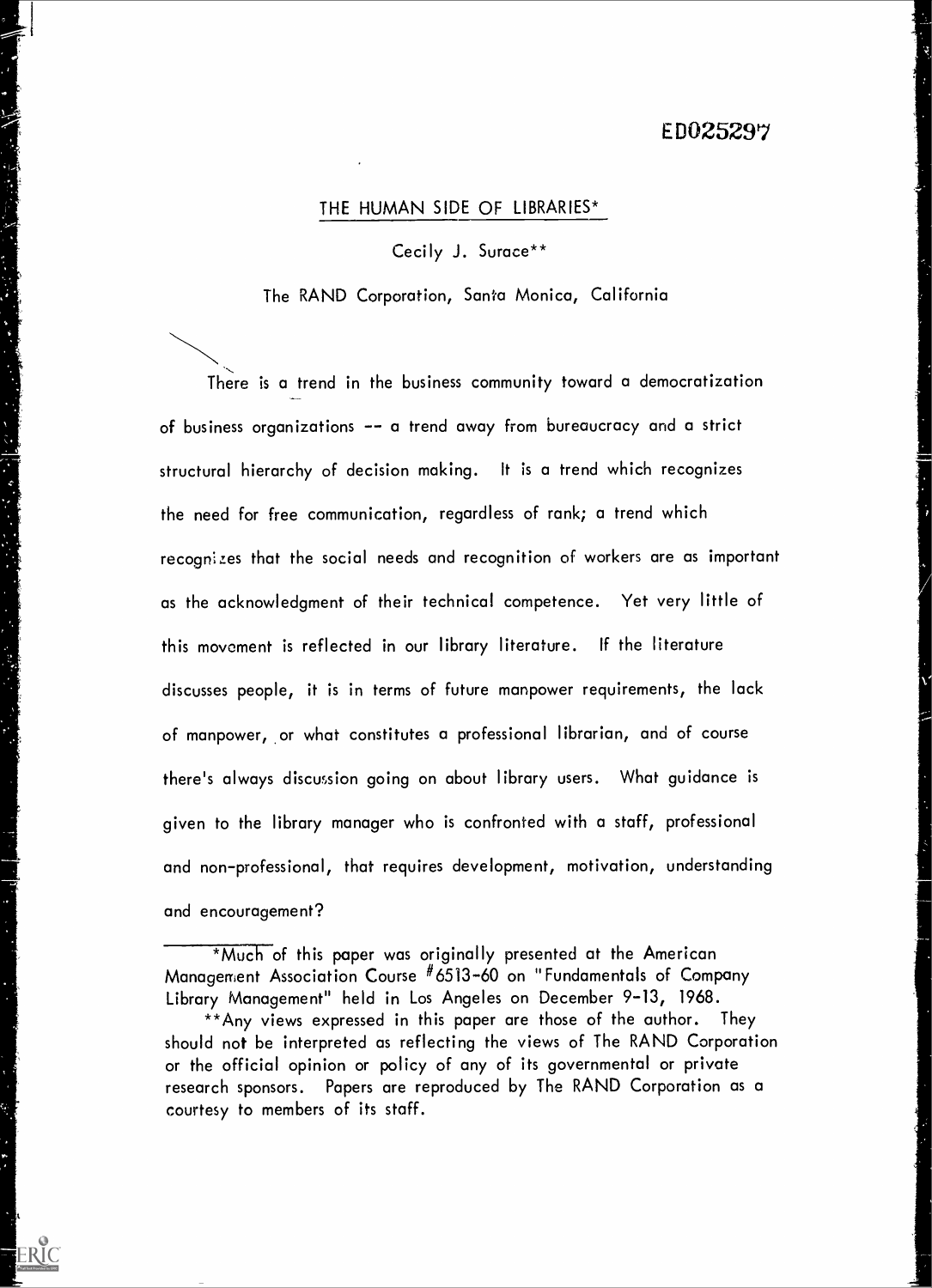This oversight must be just that. It cannot be intentional, nor is it because there are no personnel problems in libraries. Wherever there are people, there are personnel problems, and maybe more so in libraries, if we accept the image of the librarian as being meek and introverted and too timid to speak out in his or her behalf.

Therefore this paper is an attempt to provide a very general background on what's happening in the world of personnel management, particularly performance standards and employee evaluation. <sup>I</sup> will ask you to consider the special library as just another department, and the library manager as just another department manager. After all, that's the way top management looks at us.

We are experiencing advances in automation and technology, as well as management theory that affect us greatly as managers and workers. The advances in personnel management from the scientific management theory of Frederick Taylor in the 1900's to the application of the "human side of enterprise" as expounded by Douglas McGregor, have resulted in a new perspective in management patterns which should be reflected in how we as library managers review our personnel, both professional and non-professional, and how we operate our libraries.

It is people who make organizations successful. And through the years organizations have attempted to find the key to people -- how to motivate them, how to get them to commit themselves, how to evaluate them, how to reward them.

 $-2-$ 

j., 1.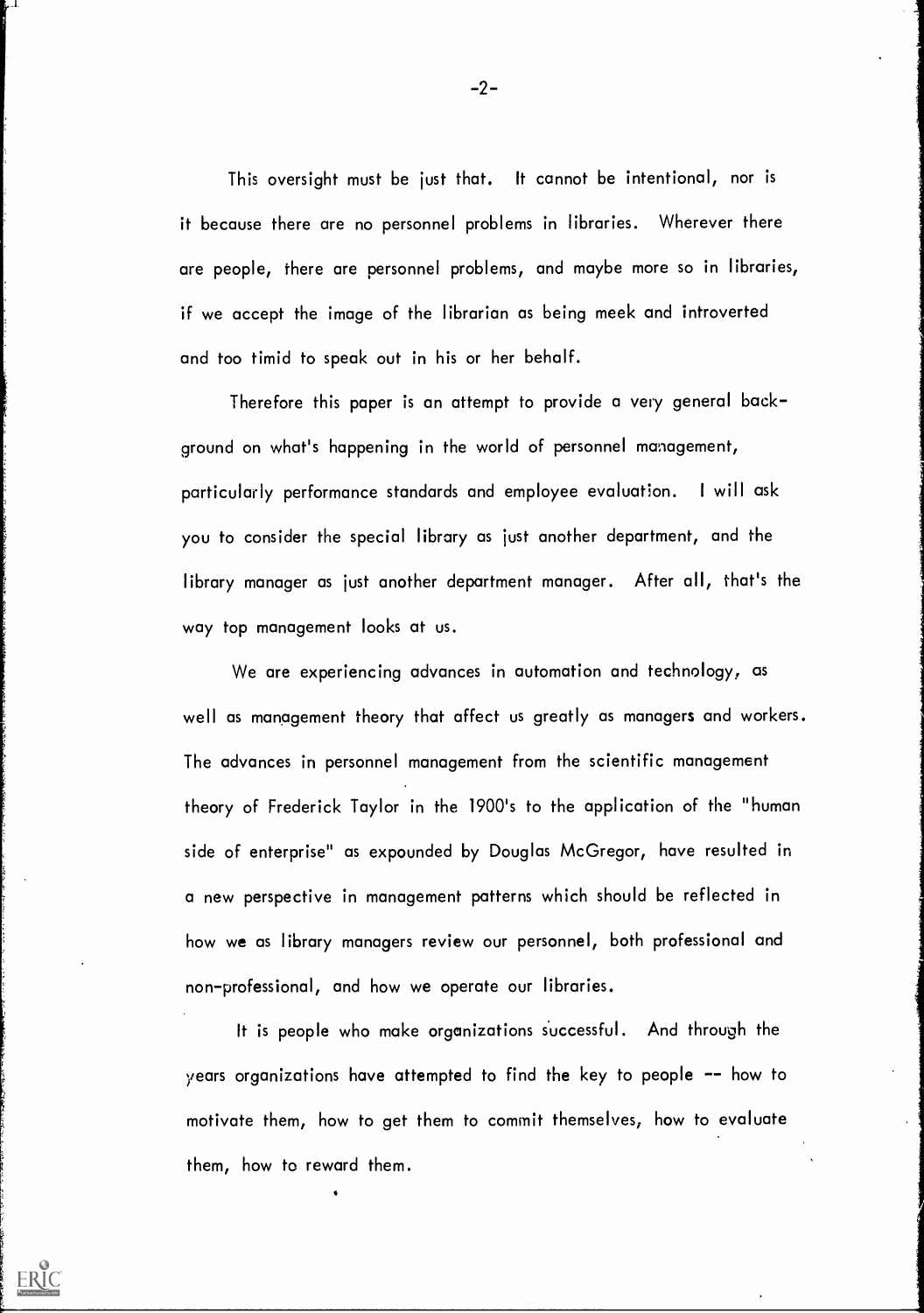Every organization, including a library must have plans, policies, objectives, etc., to be used as means towards an orderly and purposeful ... direction of effort. Without these, an organization will find itself in r chaos and meaningless activity. Every manager, whether he's a library manager or a manager of a sales department, has the responsibility to establish goals and performance standards within his group, and to provide a method (or methods) of evaluating the efforts of employees, individually and in groups.

I would like to review with you three methods available for establishing standards and evaluating employees, keeping in mind there is no one method that is all things to all organizations. The methods are work measurement, job description, and management by objectives. The technique you use will depend upon your company structure, its policies and procedures, the type of manager you are, the kind of staff you have, the organizational structure of your library, and the people you have selected to help you to get the job done.

Before you can evaluate a performance, there must be some standard or basis against which to make an evaluation. Work measurement techniques are a way of providing this basis. Work measurement techniques are largely based on quantitative data collected either from production statistics, from work sampling data, from time and motion study, etc. The appropriate method adopted usually depends on the particular job being studied.

ERIC

-3-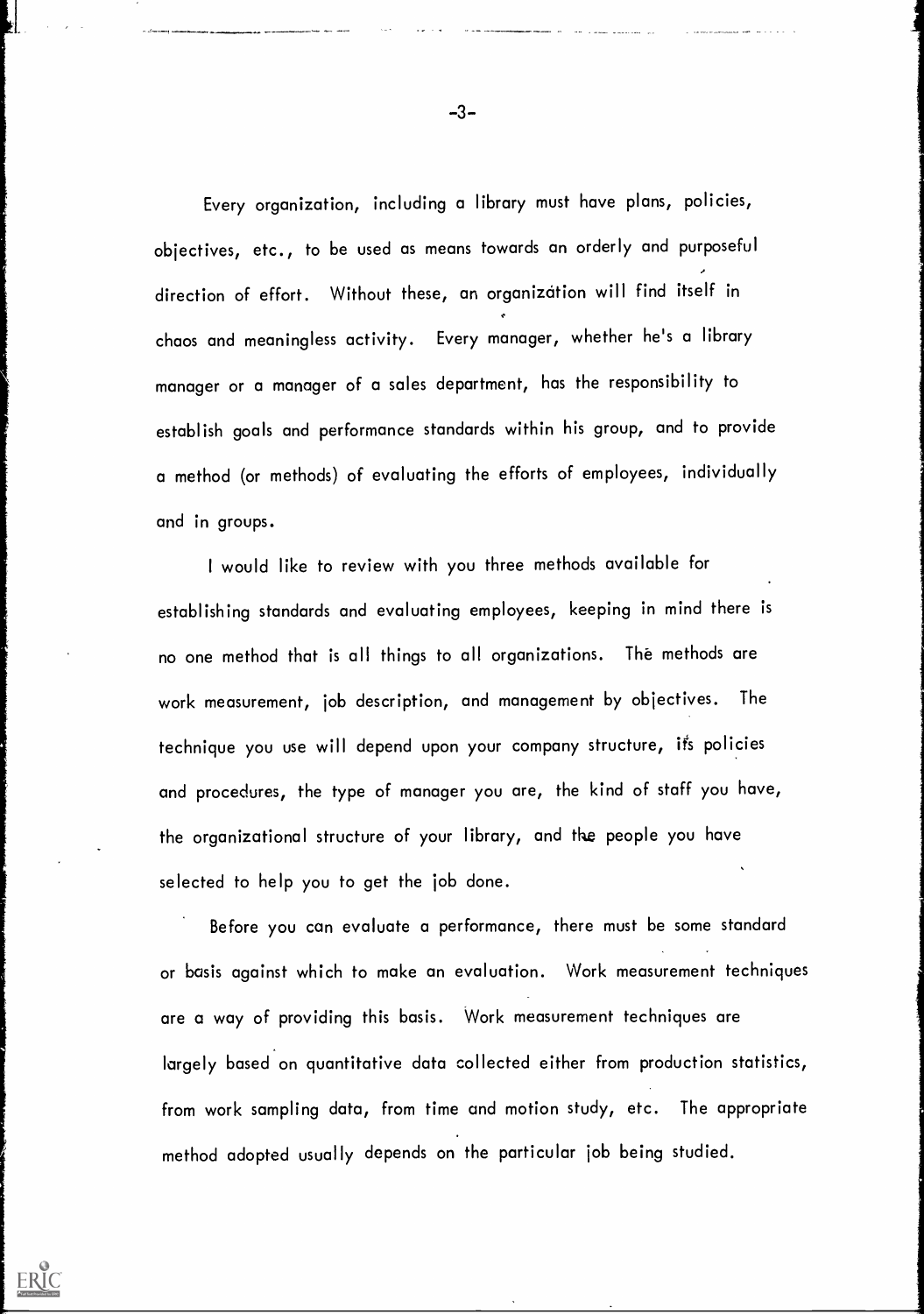In a library environment work measurement techniques can be applied to any job that is repetitive or routine, and which can be broken down into work units; for example, the circulation desk duties where one can measure the number of books discharged, or the number of books shelved in a given period; the cataloging department can measure the number of items processed, or the number of catalog cards filed, etc.

Work measurement techniques are an outgrowth of the scientific management period. They were principally applied by industrial engineers and flourished in manufacturing organizations and at the non-managerial levels of work. Performance standards based on work measurement techniques are supposed to supply information that will assist in determining manpower requirements and how many units of work can be completed in a given time period. Naturally tasks and jobs are defined precisely, and a clear definition of a worker's responsibilities is made. After all this is the basis on which evaluations and rewards are made.

The very fact that data must be collected before the standard is established gives you an indication of its value. It's a standard based on past performance -- even if the data is as current as an hour ago. Obviously I'm not fond of statistical standards and I'm not convinced they can provide a basis on which to motivate an employee. Besides, I wonder how useful it is to evaluate one employee against another based on a statistical standard? Aren't we creating an artificial and detrimental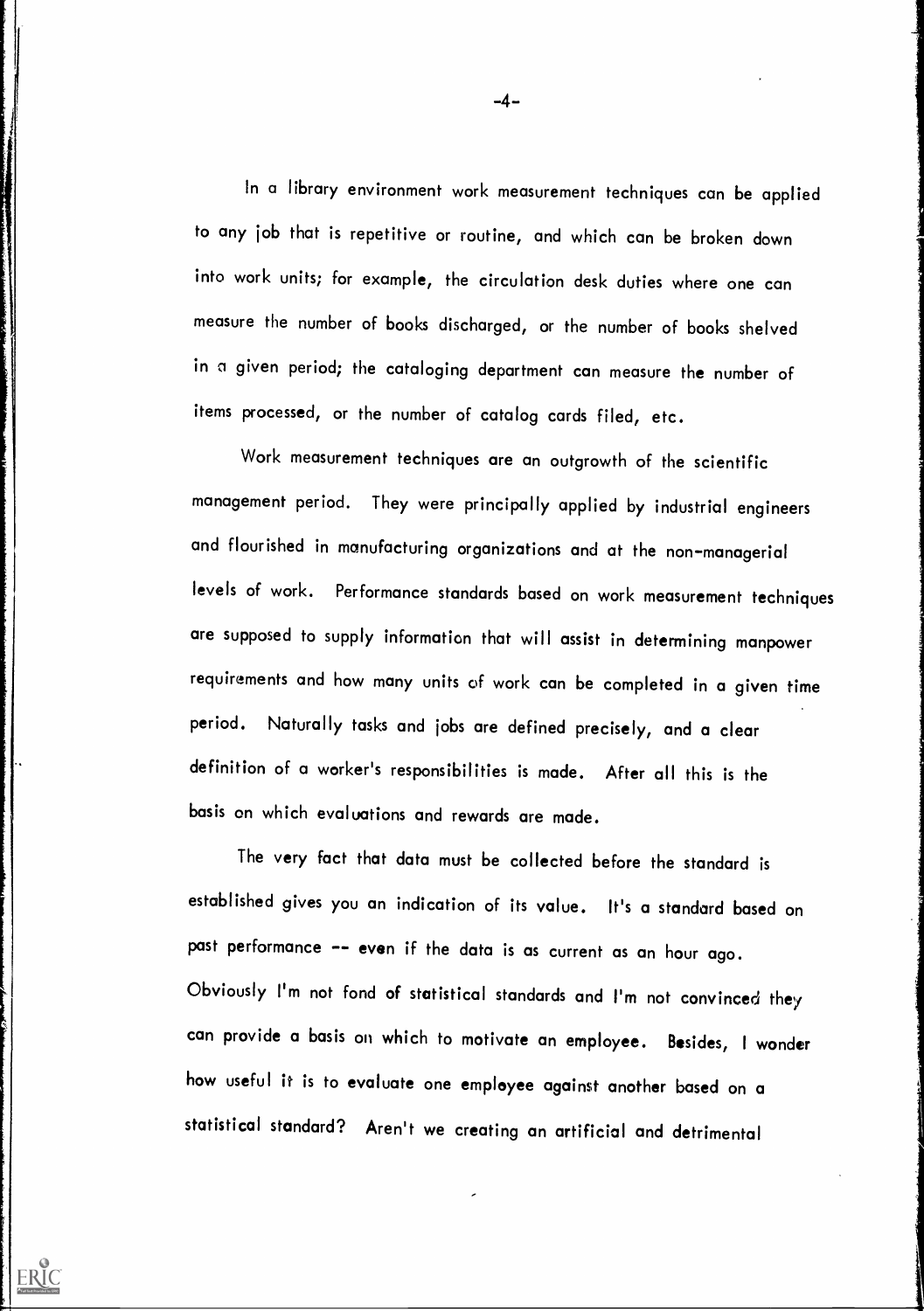atmosphere of employee competition? And is the more highly productive employee necessarily the best employee? An employee may be very productive, and yet contribute little to the job satisfaction of those around him. People do not work in isolation, or in a vacuum. They work in groups. Perhaps we should be evaluating the total group effort, and not the individual?

A work measurement technique which seems to have more merit because it has wider application is the motion study technique which analyzes a job, reviews the sequence of steps, and "simplifies" the job, providing a complete flow chart of work. Yet why was there so much furor over time and motion studies? Perhaps it was the way in which manogement went about it? Or perhaps the workers studied knew there was more than one way to do a job?

It is encouraging that work measurement techniques are in disfavor today. They have a way of implying that employees are like assembly lines; one has only to count the number of products they spew out. And it is somewhat unfortunate, but perhaps typical of the slowness of library management that a recent book by Dougherty and Heinritz titled "Scientific Management of Library Cperations" should center its main thrust on the use of work measurement techniques in a library, techniques which tend to overlook the "human side of enterprise" and which have dubious value as motivators of workers.

ERIC

-5-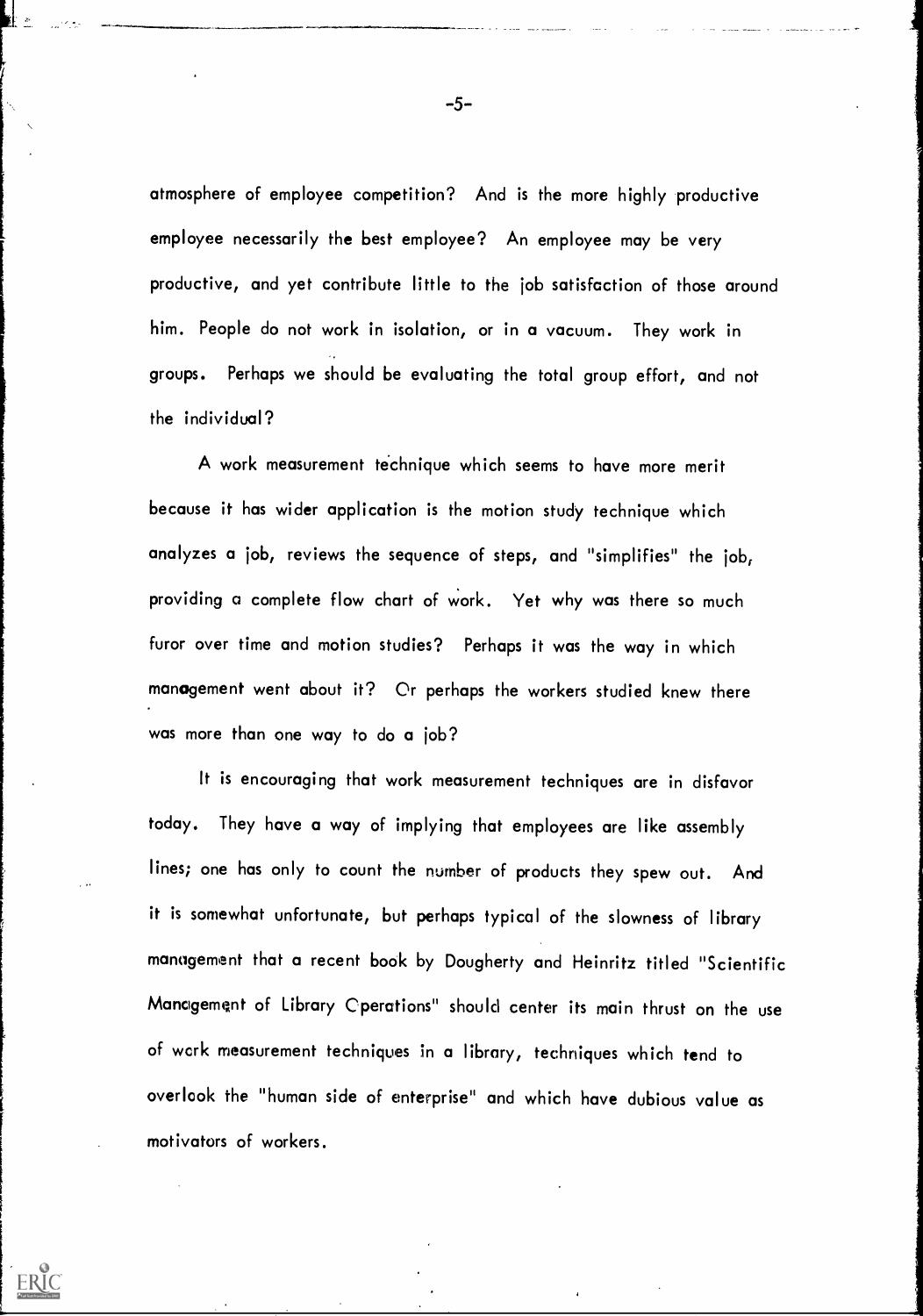If work measurement techniques are not used as our standard, what do we use? Scientific management theory established the need for job descriptions. It was considered important to analyze a job and provide a clear description of the duties and responsibilities involved in any given job. Job descriptions were also considered useful in personnel selection and in setting work standards because they provided a description of the work performed, how and why the worker does it, and the skills required.

Have you reviewed a job description with an employee after he's been on the job a while? Fortunately for us, employees tend to modify, and most often, improve on our attempts at pre-structuring their job relationship. This is not to say that job descriptions are not useful, but rather to emphasize again, that the "human side of enterprise" is remarkable indeed, and if the employee has modified his job, what's happened to our standard?

But in addition how useful is it really to provide a job description for a cataloger, or reference librarian, or any librarian on your staff? Job descriptions are not necessarily rigid, but shouldn't a professional librarian's job be one of flexibility, innovation and broad responsibilities? And just how do you express these in a formal job description? Or do we write job descriptions for the exercise?

Rigidity of job descriptions, and the fact they are task-oriented, may also inhibit the possibility of job enlargement or enrichment for the clerical employee. A new approach to job descriptions suggests that job descriptions

1.

-6-

i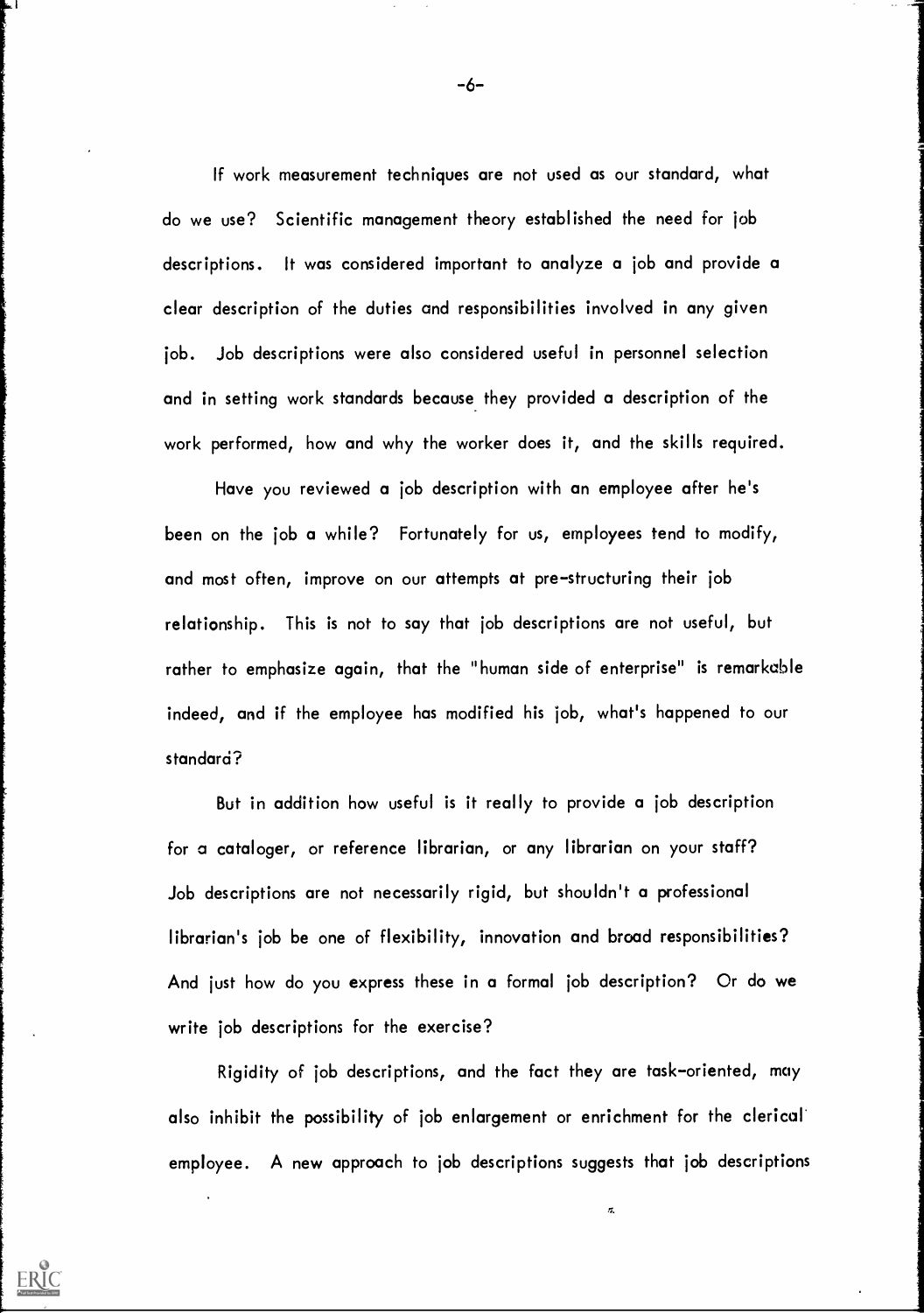be based on systems of work flow. <sup>I</sup> have recently experimented with this at RAND, expanding the role our interlibrary loan assistant plays in our book purchase policy, and providing additional reference training to involve her even more in the verification of references. For the interlibrary loan assistant this appears as job enrichment (which it is) but from management's point of view it is that, and also a change in our organizational flow of work, and a change which breaks down if even slightly, some of the organization chart structure which sets up three separate and independent units -- interlibrary loan, reference and the order section. This article is not on the organizational structure of a library, but <sup>I</sup> think you'll agree libraries will be organized differently in the not too distant future. And one of the reasons will be the continuing influence and application of the behavioral science methods and techniques in management -- a human relations approach that clearly places the emphasis on human understanding, group organization, the responsibility of management to the worker, and fluid, task-oriented organizational structures. This latter, by the way, is already being forced upon us by our application of computer technology to library service.

Now that work measurement and job descriptions have been discarded as the basis for performance standards, I would like to discuss a more modern method for establishing performance standards and evaluating employees, Earlier I said every manager has the responsibility to provide plans, policies, and objectives specific to his department and consistent with the purposes of

-7-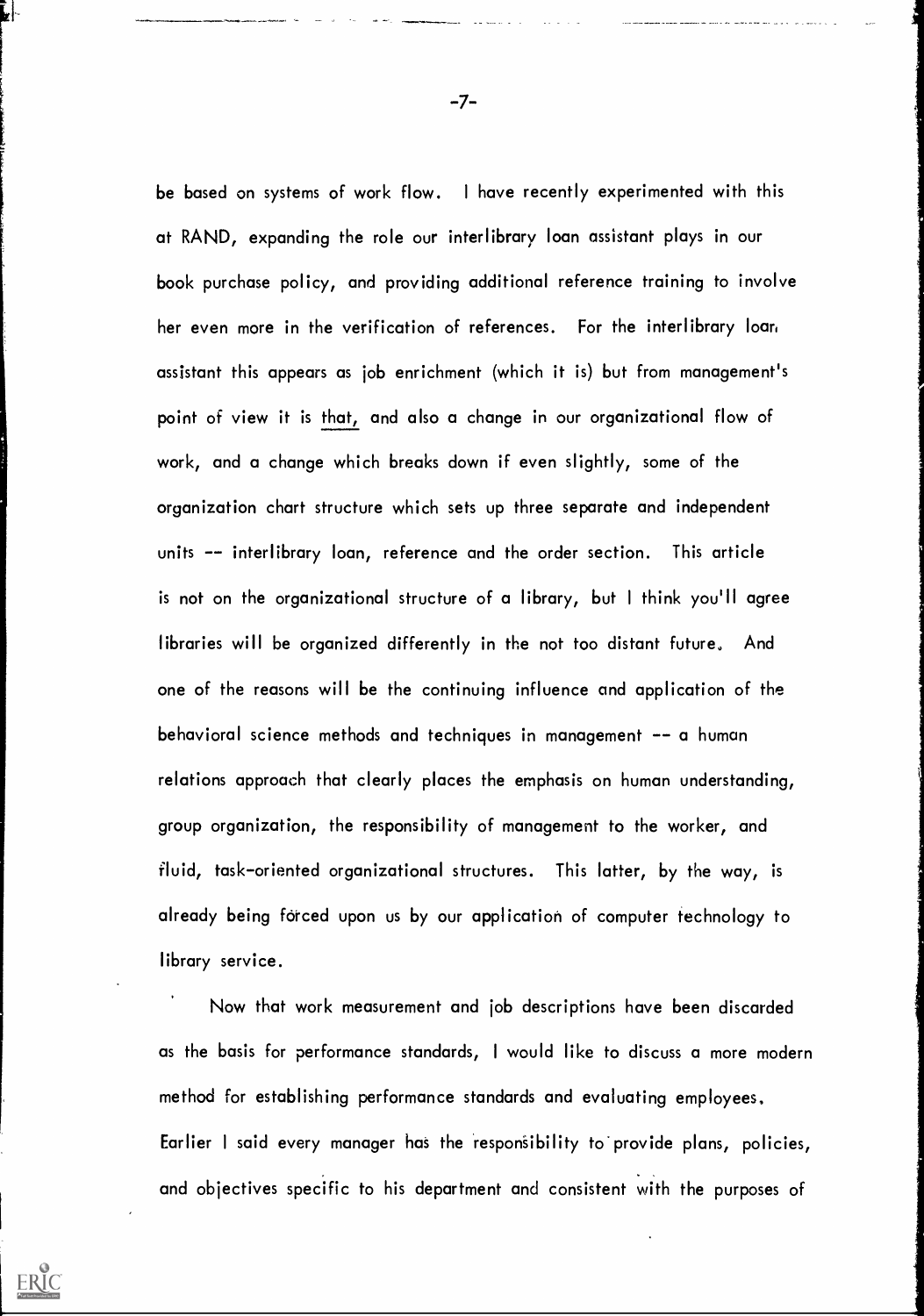the corporate organization. More specifically, each section within a library should have objectives, as should each employee. Just how effective we are as a library, as a department, as a group, or as an individual employee, will be judged on how well we accomplish our objectives. Thus how well the management objectives are formulated at each level of the library orgunization, and how well the group or individual is integrated into the section or department, is a management responsibility at all levels of supervision in a library and may be the test of success or failure in a library -- or any department.

How are these objectives established? By education and communication. The library manager must translate the company's or organization's information requirements into a common goal for the library supervisors, making clear what results are demanded of them; and each supervisor in turn must be able to communicate these objectives to his employees, making clear what is expected of them. And I might add this is true whether you are in a one-man library or a 50-man library. You must know what is expected of you, so you can establish intelligent performance standards for yourself and your staff. For it is in the stating of expected results that standards are established. In today's jargon, this is management by objectives, and a part of this is performance appraisal by results.

In any organization where people are the key to success, the way we evaluate our employees should be a dynamic, motivating force. Performance appraisal may serve many purposes -- it can help the

ERIC

-8-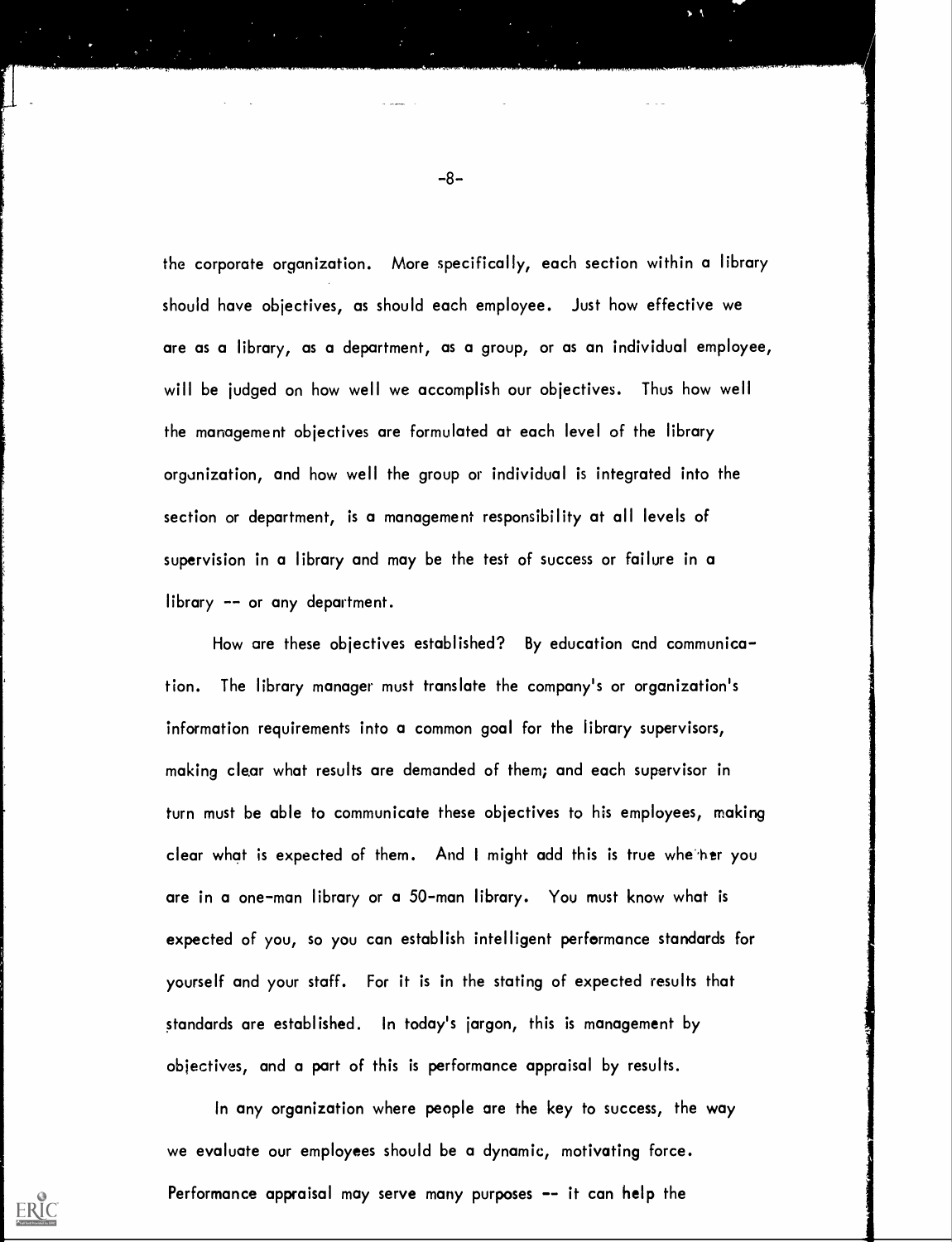employee to be aware of his strengths and weaknesses, where he stands, how he is doing, and how he can perform better; it can help the supervisor select promotable individuals; it can help in salary reviews, etc.

Performance evaluation or appraisal techniques have been modified over the years, reflecting again the influence of behavioral research. Traditionally managers evaluated their employees on the basis of personality traits and attitudes: appearance, leadership, judgment, loyalty, etc. This method places an unfair burden on the supervisor, or as McGregor puts it the supervisor is "playing God." But also how accurate or valid can these evaluations be when they are based on subjective, ambiguous terms? And just how useful are they in motivating an employee to perform better?

As was mentioned earlier, closely allied to management by objectives is performance appraisal by results, a method of evaluation which involves the employee in a self-motivating and dynamic environment of commitment. The objectives of performance appraisal by results is to motivate the employee to set for himself, in consultation with his supervisor, an objective or objectives, to be accomplished within a certain period of time. The 'objectives are usually within the defined scope of the employee's job,  $\mathbf{a}$  and  $\mathbf{a}$ although they don't have to be. In fact a library lends itself to project orientation, and we may want to develop our employees, particularly our librarians, to operate on a project basis, rather than a functional basis. I alluded to this when I mentioned computers in libraries are forcing us to

 $\mathcal{L}$ 

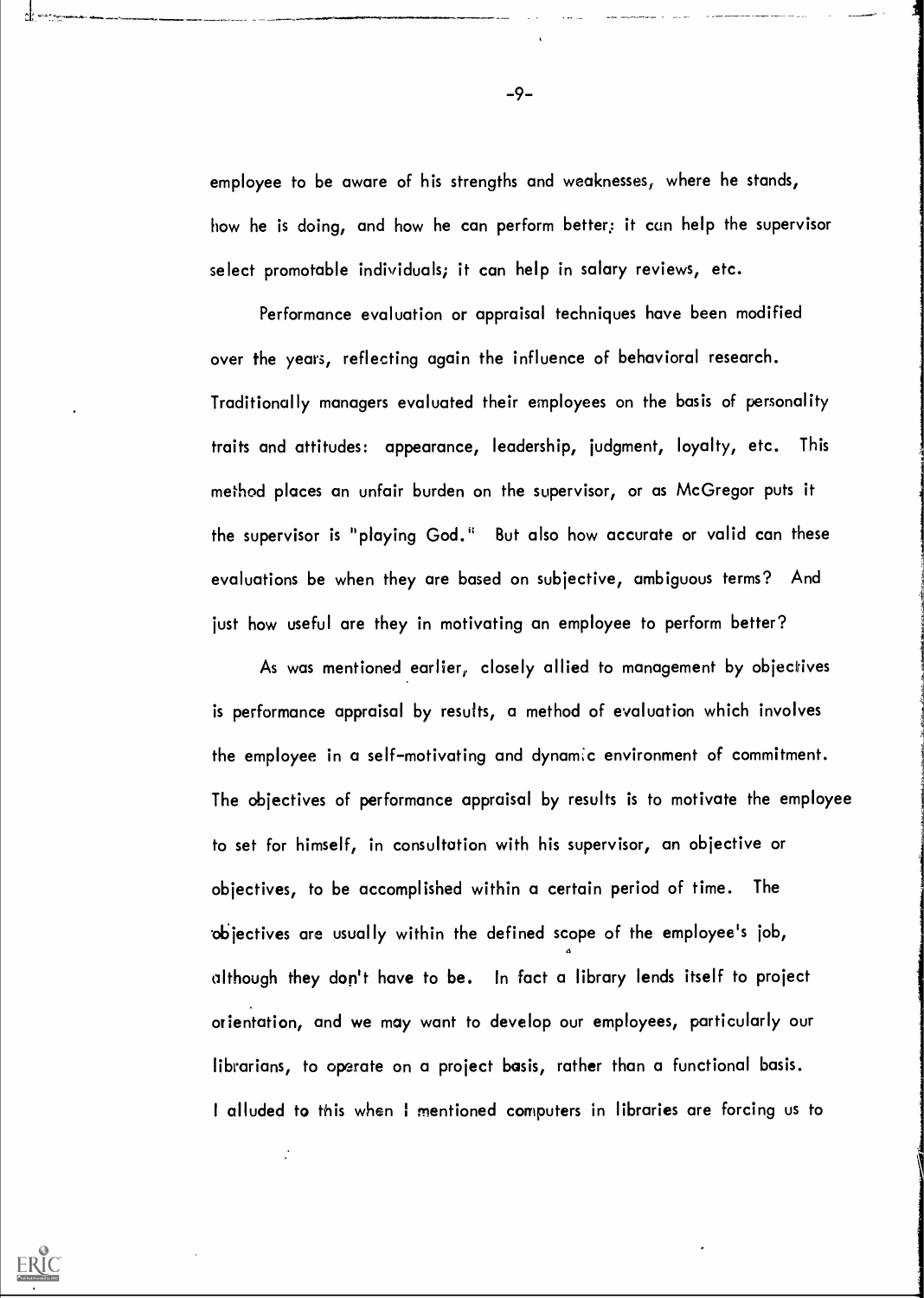look at our functional areas as unrealistic structures. And I wonder if we have an obligation to develop librarians with broad capabilities, rather than specialized ones?

There are variations on the theme of performance appraisal by results, but briefly this is how it works:

- 1) A supervisor and his subordinate get together to discuss the employee's job and responsibilities.
- 2) The employee is asked to establish performance objectives or goals consonant with his responsibilities. The goals should be achieved within a certain time period.
- 3) The supervisor and the employee agree on the objectives and the time period.
- 4) Provisions are made for consultation with the supervisor.
- 5) At the end of the period, they meet again to discuss the results and how they compare with the original objectives.
- 6) New objectives are set.

ERIC

It is easy to see how this method reduces the influence of personality traits and subjective evaluations and focuses attention where it belongs - on the job. The employee has selected and committed himself to objectives based on his knowledge of what is expected of him, and his understanding of the overall objectives of his supervisor; the results will also be evaluated by him and his supervisor; the supervisor has assumed the role of counsellor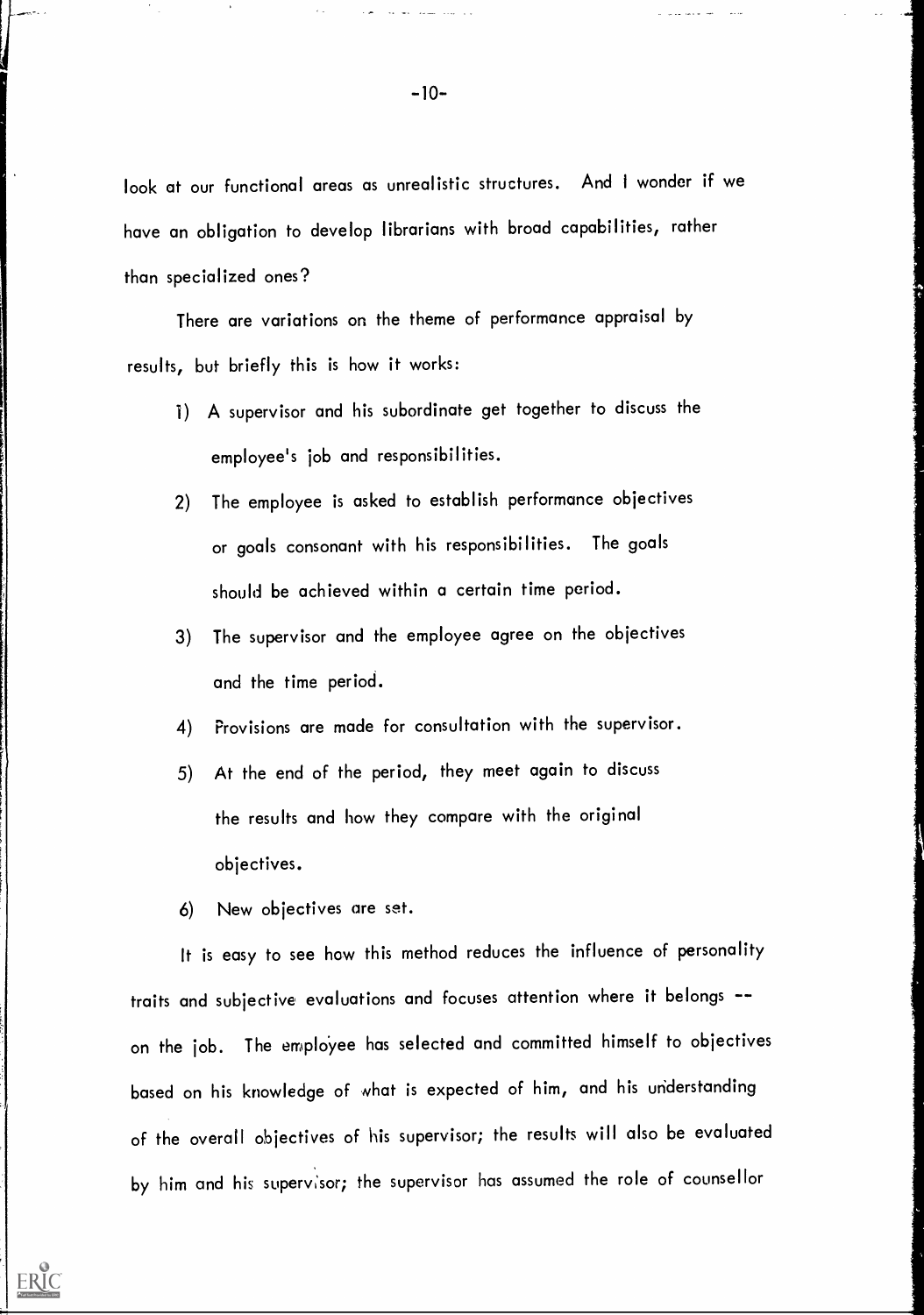and guide, rather than "God," and he is giving encouragement and guidance to his employee. Both stand to profit from their experiences, the opportunity for greater job satisfaction is evident, and the objectives of the organization are being accomplished.

It is also easy to recognize that performance by appraisal results is more suitable to an organization with professional employees, many of whom may be in a supervisory position. But with imagination it may be applicable at clerical levels, involving individual or group participation, but only if the function being performed permits job modification, job molding, or job enlargement beyond the merely routine operations stage. It seems to me a library department because it is service oriented and very flexible, can provide this atmosphere to its clerical employees more readily than a manufacturing or non-service oriented department. If performance appraisal by results is applied at all levels, then the librarians and the clerical assistants can be evaluated with the same method, although naturally the basis of evaluation would be different. But at least the dichotomy that would result from evaluating clerical workers by another method is avoided.

And also, by basing your evaluation on actual job accomplishments (and they don't have to be jobs per se -- as a supervisor you may wish to develop an employee's communication ability, help him improve his relations with fellow workers, etc.). but by basing your evaluation on a pre-agreed upon objective, you are relieved of comparing employees against each

ERIC

 $-11-$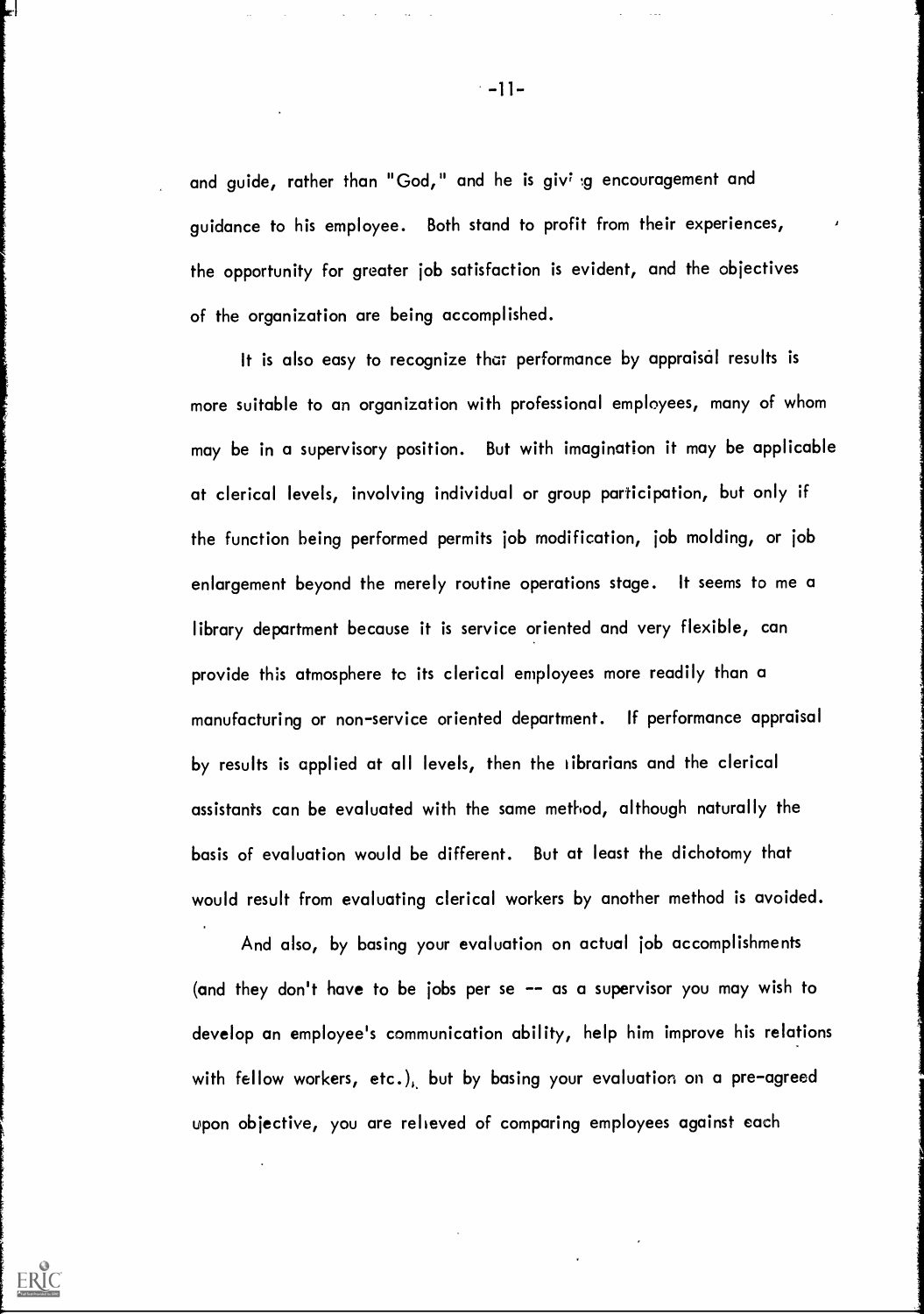other, based on subjective evaluation of personality characteristics. After all behavioral scientists still don't agree on the ingredients of a successful executive, or employee for that matter.

Those of you in small libraries can establish objectives as well as those in large libraries. It takes the same things to run a small library as a big one -- except the dosage is different. In a small library for instance, by making your clerical assistant aware of your library's goals and objectiyes, how you plan to accomplish them, the role you expect the assistant to take in this effort, you can motivate him to contribute more and to look at his job in light of these objectives. And you in turn can set objectives for yourself with your supervisor.

In larger libraries, you can work through your supervisory staff, establishing objectives with them. They in turn can work with their subordinates, helping them to establish objectives. Whatever objectives are decided upon, it is important they are meaningful and contribute to the general goals of the library, and are within the capabilities of the employees. To extend an employee's capability is important, but to knowingly permit him to commit himself to an objective beyond his present capability and potential is supervisory negligence and can only frustrate the employee.

Cnce a performance appraisal by objectives method has been adopted, it should be continued since by its very nature it is cyclical. However, no performance appraisal technique is a substitute for the day-to-day contact between an employee and his supervisor. The importance of this

-12-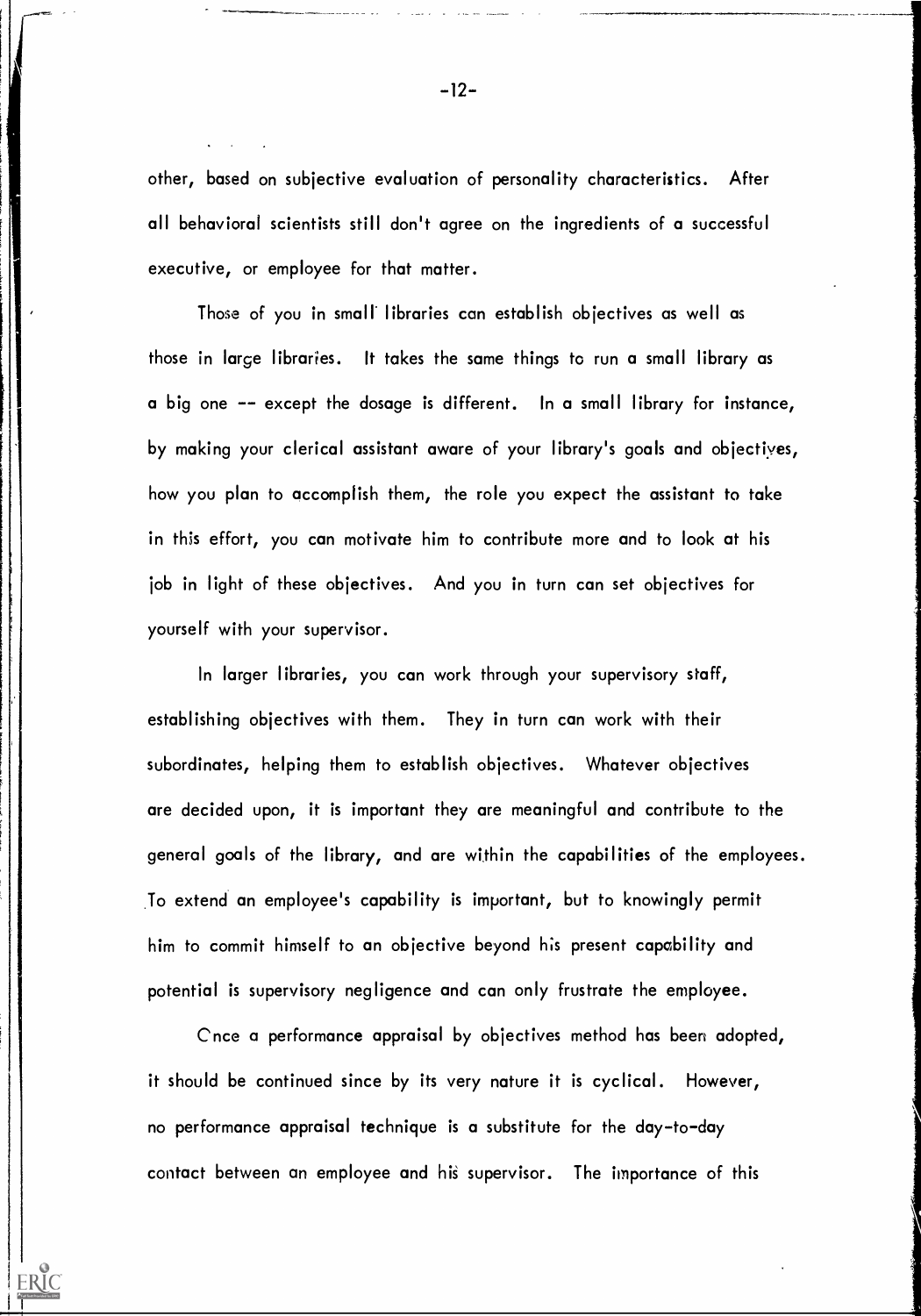personal contact cannot be overstated. When an employee does a good job, he should be told; when he does a poor job, he should be told and counselled so he will improve in his understanding of what is expected and required. The ideal situation would be one in which the day-to-day contact is so well established and operational, no external appraisal system is necessary.

It is one thing to be able to discuss the various evaluation methods. But we are still subject to the evaluation methods established by our organizations. Some have no periodic evaluations, others may prefer to use the traditional appraisal rather than appraisal by results technique, and there are other methods. However, appraisal by results can still be adopted as a departmental working method. We still have a responsibility to develop our staffs and to motivate them. Appraisal by results can be applied on a small scale and gradually expcnded to include the entire staff. Imagination and a desire to develop good working relations are essential, as well as an understanding of the library's objectives and the employee's capabilities. The method itself is very flexible.

So far we have highlighted individual performance. How can we measure departmental performance? A department is a sub-structure through which an organization accomplishes its objectives. The cataloging department, the reference department, etc. all have their own objectives and skills. It is these departmental objectives which in turn provide for the

ERIC

-13-

المحارب والواقوم المراجي

 $\mathcal{L}_{\rm{eff}}$ 

 $\omega_{\rm{eff}}$  ,  $\omega_{\rm{eff}}$  ,  $\omega_{\rm{eff}}$  ,  $\omega_{\rm{eff}}$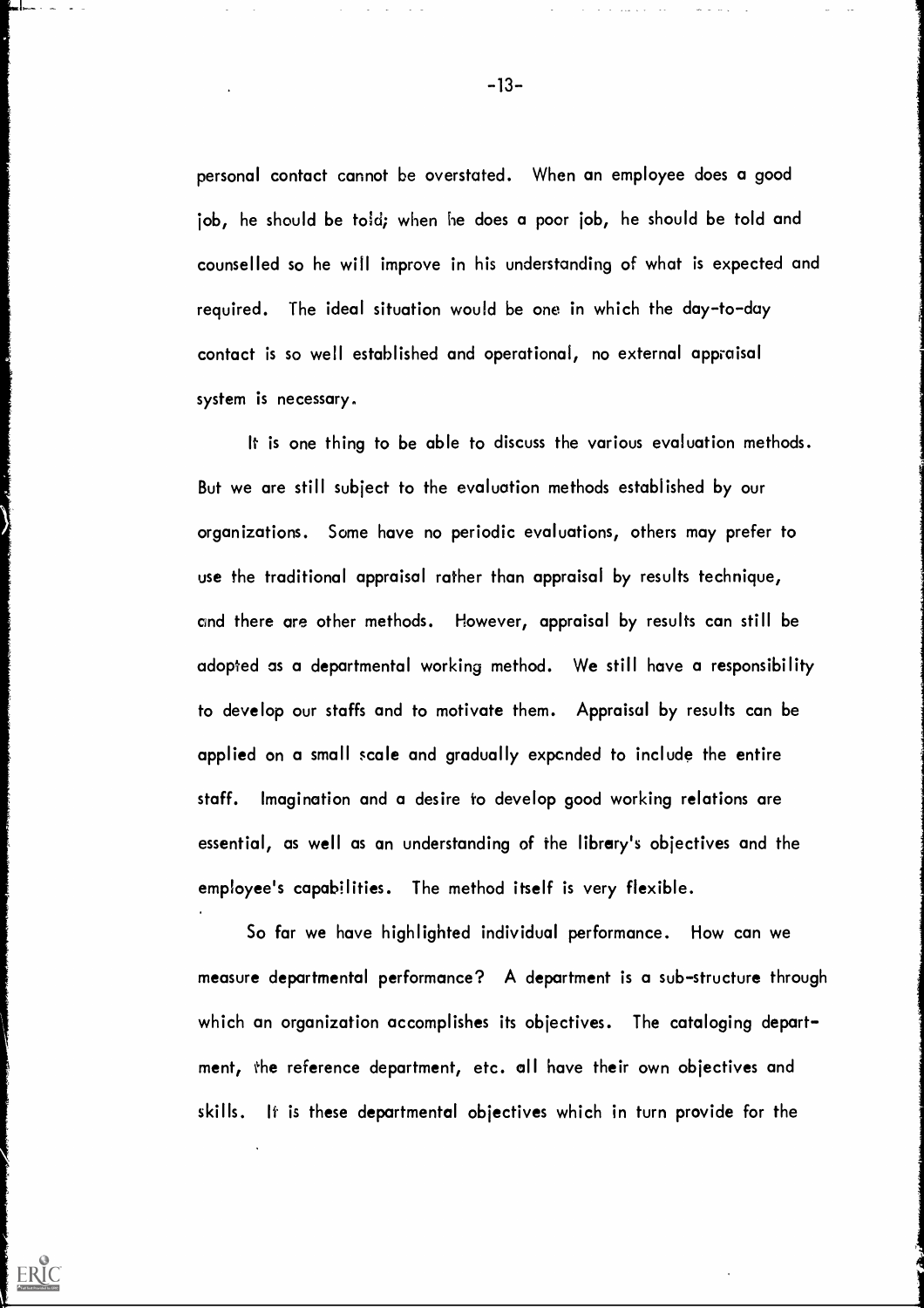individual accomplishments we discussed earlier. Departmental performance can be evaluated on how well the goals of the department are being met, or how efficiently it: services the requirements of another department. For instance, a cataloging department may be effective according to the reference department because there is no backlog in cataloging, no backlog in cards to be filed, etc. The order department may be considered effective by individuals placing orders for new items and obtaining them with a minimum delay; and yet the cataloging department might evaluate the order department as less than efficient because it does not pass on sufficient cataloging data or 'what is passed on is not accurate, albeit it was accurate enough to purchase the item. Departmental performance can also be judged .on the basis of cohesiveness of the group. If conflict is present because of differences in objectives and procedures, this will reflect on the departmental performance. If there is lack of communication, if new procedures are being developed without communication or feedback to the department, there is bound to be conflict. The attitude and morale of the department and the degree of job satisfaction can be a guide to its evaluation. And of course there is always present the evaluation by the users. This is, obviously, the most important evaluation, and perhaps the most difficult to accurately assess. In a small library, it is easy enough to contact the users and assess their satisfaction or dissatisfaction with individual library services and total library services,

ERIC

-14-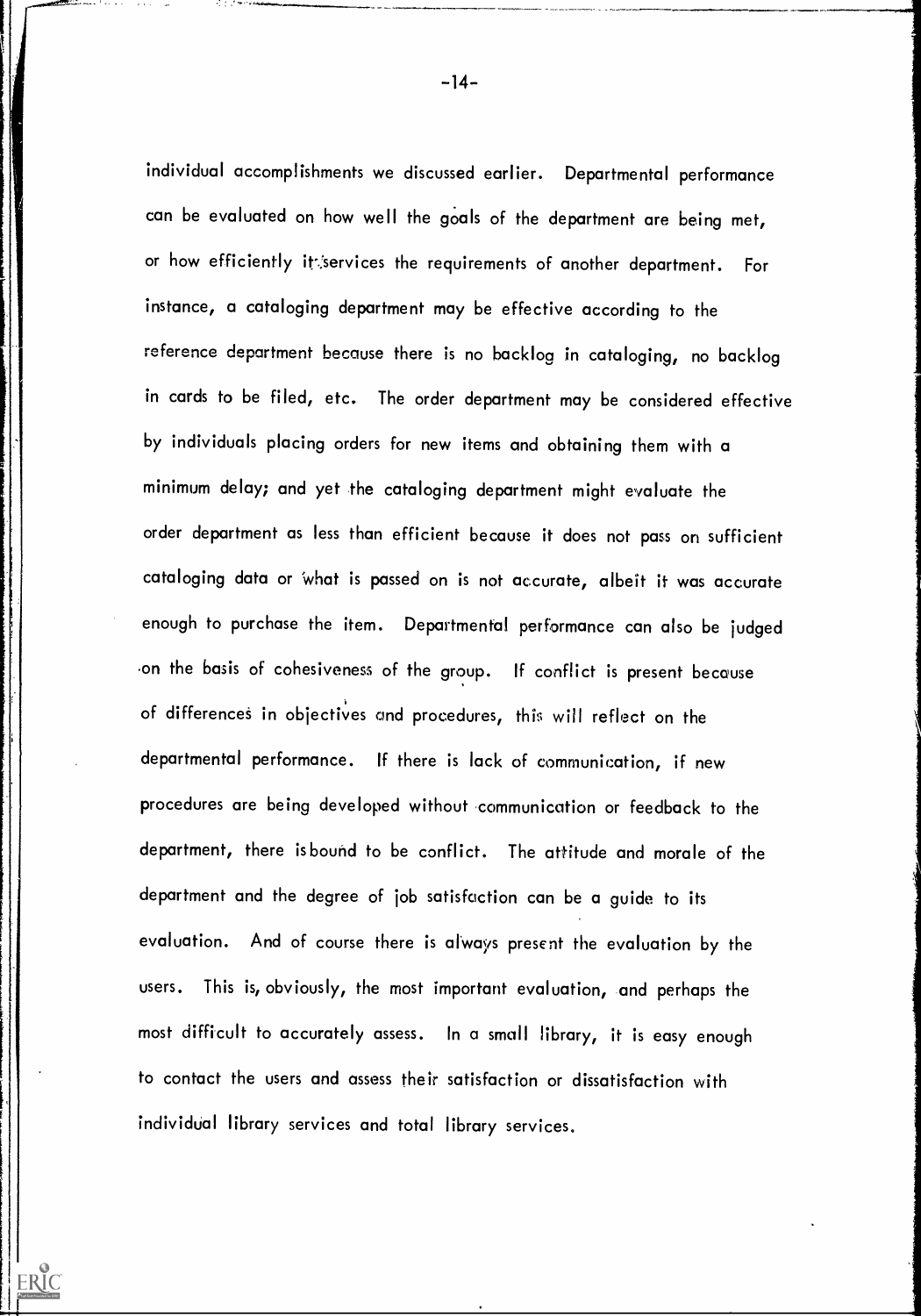In a large library this is not possible, so more formal techniques are required. Library management may have to resort to questionnaires, manage ment interviews, or user surveys to determine the effectiveness of library services in the organization. And <sup>I</sup> won't discuss the problems of compiling a questionnaire and then interpreting the results accurately. Still, it is one thing to ask a user, or even non-user, about existing services, and receive an answer. But perhaps it would be more useful to discover why there are non-users, and to discover how a service can be improved, or how really useful and effective it is. And there is the important evaluation based on cost benefit analysis of a service. This is an area I know very little about from actual experience since I've never been confronted with having to justify an individual library service on the basis of cost effectiveness. Perhaps a reader can shed some light on this.

Finally, the important thing is for us to remember that as mangers we get things done through people, either as :ndividuals, in task groups, or in departments. The more we communicate with our people and inform them of our objectives, the more we accept our responsibilities to develop their capabilities, and acknowledge their desire to develop and contribute their ideas, the more certain we will be of success in our mission.

Personnel problems, performance standards and employee evaluation are the same in any organization, whether it's a library or a computer department. We should look to management theory and the trends in personnel management to assist us in solving our personnel problems and understanding the "human side of enterprise."

Ы